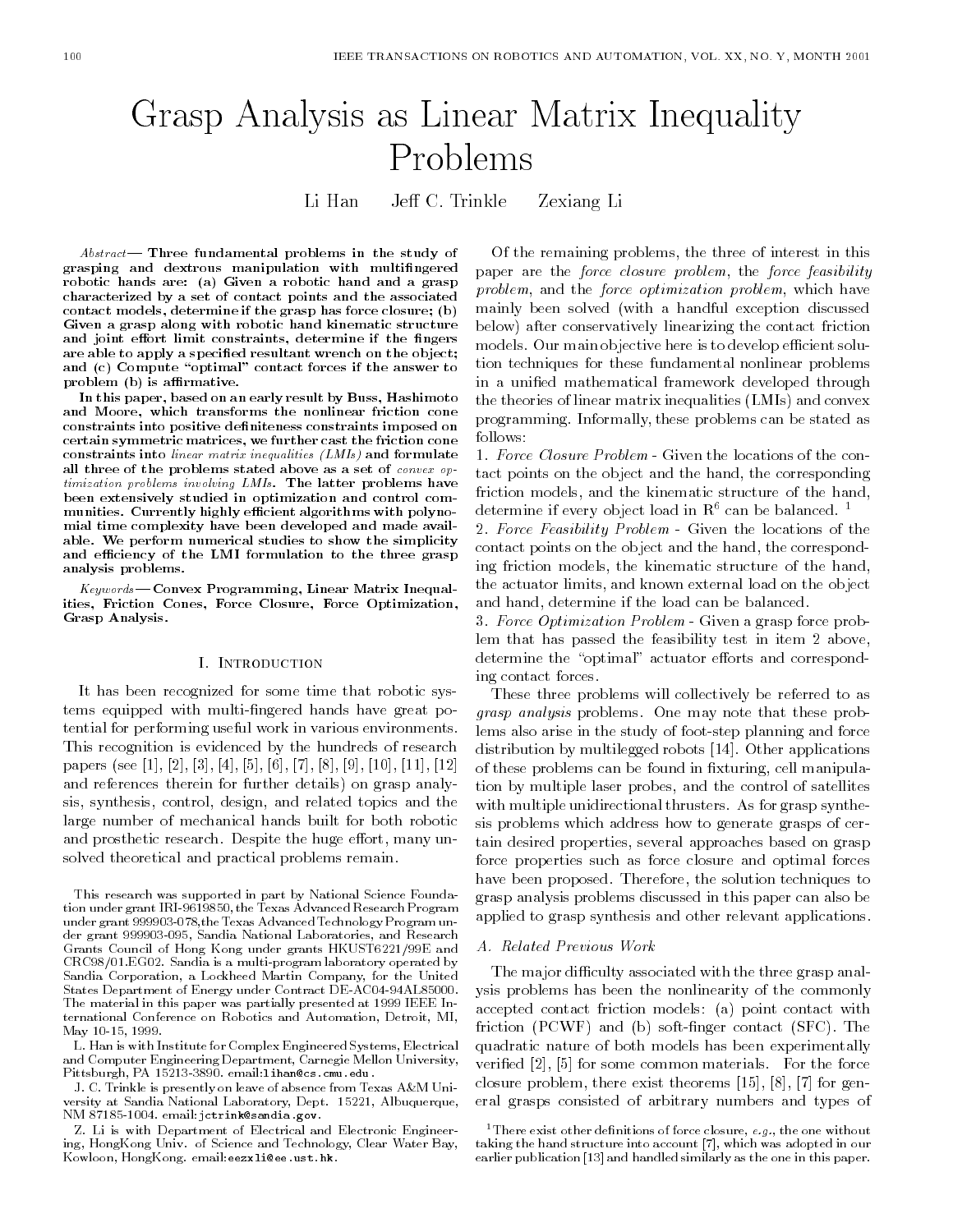contact points. Due to the difficulty of handling the nonlinear models, the force closure theorems [8], [11], have been specialized for the grasps characterized by the number of contact points and the associated contact models and expressed in geometric terms such as antipodal positions. Even with these specialized theorems, the analysis and synthesis of frictional force closure grasps has mainly been studied by linearizing the friction cone constraints and then applying linear programming techniques. Similar approaches [14], [3], [4] have also prevailed in the study of grasp force feasibility and optimization problems.

While simplifying the three grasp analysis problems, the linearized model and linear programming approach have the following disadvantages: (1) the friction cone must be approximated conservatively, to avoid the possibility of finding solutions that satisfy the linearized model, but violate the nonlinear model (false positive). Unfortunately, a conservative linearization, may cause the linear analysis to yield false negative results, (e.g., the linear model implies no force closure, when it exists). (2) the orientations of the tangent plane directions in the contact frame affect the results of grasp analysis, which violates the usual assumption of isotropic Coulomb friction. (3) Small perturbations in the parameters describing the grasp (geometry, the fingers and the palm. physics, and kinematics) can produce large variations in the solutions of the linear programs. The nonsmoothness of solutions of linear programming methods [16] poses difficulty for optimization-based grasp synthesis and real-time control applications. (4) Increasing the number of facets in the linearized friction models will increase the running time unacceptably for real-time applications.

The problems just discussed, can be alleviated to a large extent by retaining the nonlinear nature of the friction models. Despite the discouraging fact that our current computing resources only allow off-line computation for most nonlinear analyses, this approach has been pursued persistently inside and outside the robotics community. To name a few here, Nakamura et al. [17] developed a nonlinear formulation of the grasp force optimization problem. Bicchi [1] formulated the force closure test as a nonlinear differential equation. Lobo *et al.* [18] briefly discussed the grasp force feasibility and optimization problems as an engineering application of second order cone programming. Haidacher et al. included a two-stage quadraticallyconstrained quadratic programming formulation for force closure in [19].

One major progress in the study of grasp force optimization was made by Buss, Hashimoto and Moore (BHM) [20]. They made the important observation that the nonlinear friction cone constraints are equivalent to the positive definiteness of certain symmetric matrices. This observation enabled them to formulate the grasp force optimization problem on the Riemannian manifold of linearly constrained symmetric positive denite matrices and to develop efficient projected gradient flow algorithms[20], [21], [22], [23] fast enough for real-time applications. However, to start their optimization algorithms, a valid initial grasp force, which satised the friction cone constraints and generated the specified object wrench, was needed, and there was no discussion on how to compute valid initial forces for general grasps. Therefore, the force feasibility and force closure problems remain open.

#### B. Our Results

In this paper, based on the BHM observation and a detailed analysis of the structure of the symmetric positive definite matrices arising from the friction cone constraints, we cast the friction cone constraints into *linear matrix inequalities (LMIs)* and formulate the basic grasp analysis problems as a set of convex optimization problems involving LMIs [24]. The latter problems have been extensively studied in optimization and control communities. Recently the efficient algorithms with polynomial time complexity  $[25]$ , [24] have been developed and made available. We used these algorithms to perform numerical studies that showed the simplicity and efficiency of the LMI formulation to the three grasp analysis problems.

#### II. Problem Review

Consider an object grasped by a multi-fingered robotic hand with k contacts between the object and the links of the imgers and the palm. The grasp map,  $G \in \mathbb{R}^{+\infty}$ , transforms applied finger forces expressed in local contact frames to resultant object wrenches

$$
F = Gx, \tag{1}
$$

where  $x = [x_1^{\tau} \dots x_i^{\tau} \dots x_k^{\tau}]^{\top} \in \mathbb{R}^m$  is the contact wrench<br>of the grasp, and  $x_i \in \mathbb{R}^{m_i}$  is the independent wrench intensity vector of nger i. <sup>2</sup> In order for the grasp to be maintained, the resultant generalized contact force F must balance the external (possibly dynamic) load  $g_0$  experienced by the object. Thus we have:

$$
F = Gx = -g_o. \tag{2}
$$

Since the contacts are unilateral, the wrench vector must adhere to a generalized contact friction constraint

$$
\mathcal{FC} = \{x \in \mathbb{R}^m \mid x_i \in \mathcal{FC}_i, i = 1, ..., k\}
$$
 (3)

where  $\mathcal{FC}_i$  defines the set of contact wrenches under the contact model and friction law applicable at contact i. For our purposes, this set will be assumed to take the following general form:

$$
\mathcal{FC}_i = \{ x_i \in \mathbb{R}^{m_i} \mid x_{in} \ge 0, ||x_{it}||_w \le x_{in} \}^3 \tag{4}
$$

where  $x_{in}$ , which will also be denoted as  $x_{i3}$  in this paper, is the normal component of the contact force at contact *i* and  $||x_{it}||_{w}$  denotes a weighted quadratic norm of

<sup>&</sup>lt;sup>2</sup>The number  $m_i$  is respectively, one, three, and four for frictionless point contacts, frictional point contacts, and for soft finger contacts which can transmit a component of moment about the contact normal.

<sup>&</sup>lt;sup>3</sup>The condition  $x_{in} \geq 0$  is included to explicitly show the unilateral property of friction cones, even though it is implied by the condition  $||x_{it}||_w \leq x_{in}.$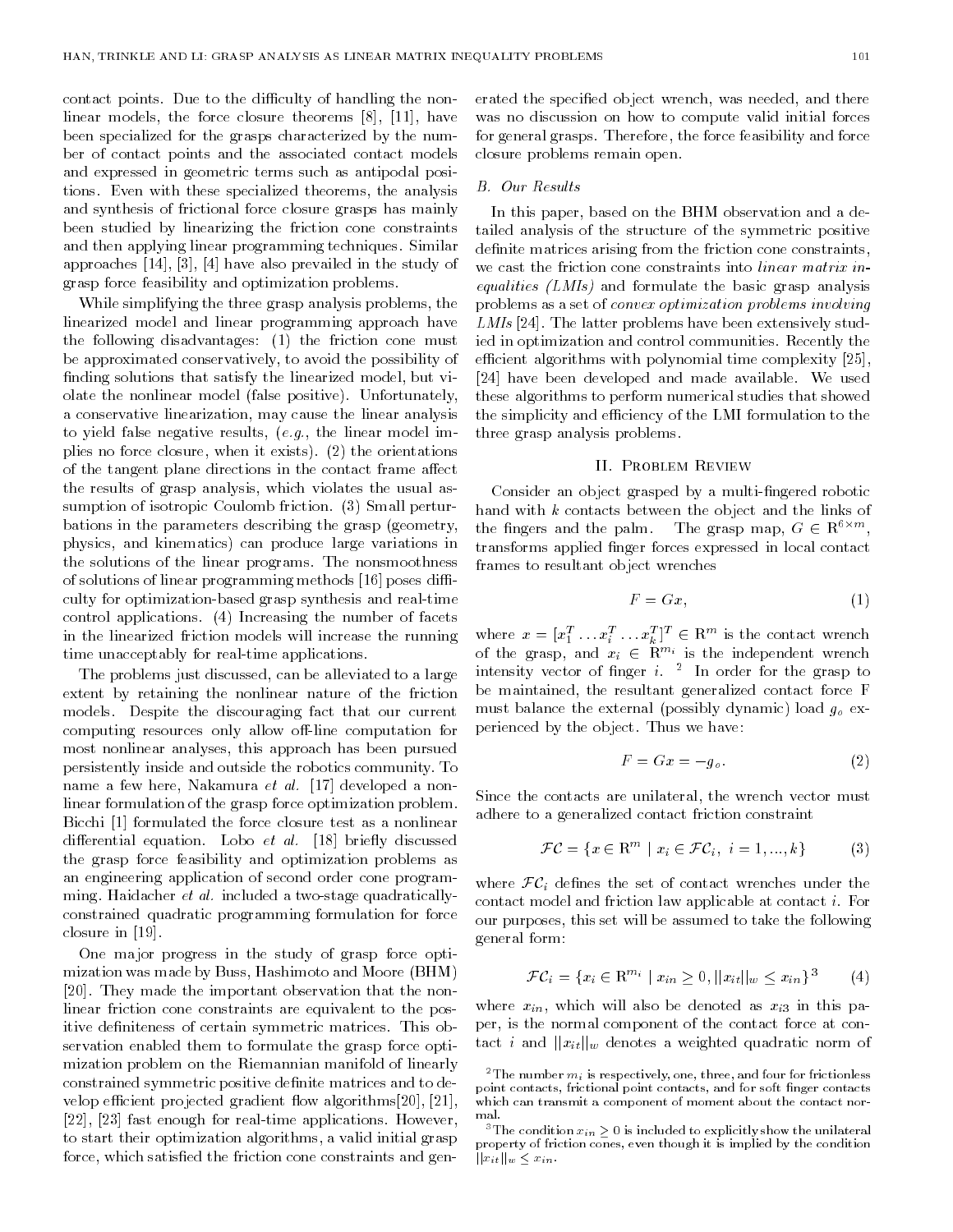the frictional components at contact i. For the four com mon contact types, frictionless point contact (FPC), point contact with friction (PCWF), soft finger contact with elliptic approximation (SFCE), and soft finger contact with linearized elliptic approximation (SFCL) [2], the weighted norms are defined respectively as follows:

$$
FPC: \quad ||x_{it}||_w \quad := \quad 0 \tag{5}
$$

$$
PCWF: \quad ||x_{it}||_{w} \quad := \quad \frac{1}{\mu_i} \sqrt{(x_{i1}^2 + x_{i2}^2)} \tag{6}
$$

$$
SFCE: \quad ||x_{it}||_{w} \quad := \quad \sqrt{\frac{1}{\mu_i^2} (x_{i1}^2 + x_{i2}^2) + \frac{1}{\mu_{it}^2} x_{i4}^2} \quad (7)
$$

$$
SFCL: \quad ||x_{it}||_{w} \quad := \quad \frac{1}{\mu_i} \sqrt{(x_{i1}^2 + x_{i2}^2)} + \frac{1}{\mu'_{it}} |x_{i4}| \tag{8}
$$

where  $x_{i1}$  and  $x_{i2}$  are friction force components in two orthogonal directions in the contact tangent plane,  $x_{i4}$  is the friction moment component in the contact normal direction,  $\mu_i$  is the usual coefficient of Coulomb friction, and  $\mu_{it}$ and  $\mu_{it}$  are (different) torsion friction limits.

A relationship analogous to equation (2) must be satis fied by the hand subsystem. The external load  $\tau_{ext} \in \mathbb{R}^n$ on the robot joints must be balanced by the contact wrench x and the actuator efforts  $\tau_h$ :

$$
J_h^T x - \tau_h = -\tau_{ext}, \qquad (9)
$$

where  $J_h^{\pi}$  is the transpose of the hand Jacobian. Note that the term  $\tau_{ext}$  may include Coriolis, centripetal, and inertial loads.

The null space of the Jacobian transpose,  $N \, u \, u \, (\mathcal{J}_h)$ , when it exists, corresponds to the *structurally dependent* forces [7], which cannot be generated by robot actuators and cannot be determined for certain types of grasps without more information about the elastic properties of the mechanism [26]. In general, the admissible grasp forces [27], [1] have to be in the range space of  $J_h$ , or  $\mathcal{R}$ ange $(KJ_h)$  +  $\mathcal{R}$ ange $(KG^+)$  when the deflection and the grasp stiffness, denoted by matrix  $K$ , are taken into account. For simplicity, let J be a matrix whose columns form a basis for the space of admissible grasp forces, and thus, the latter can be described as:

$$
\mathcal{C} = \{ x \in \mathbb{R}^m | x \in Range(J) \}. \tag{10}
$$

The analog to the friction constraints (3) are joint effort constraints. Assume that the joint effort vector  $\tau_h$  is limited by upper and lower bound vectors  $\tau^+$  and  $\tau^-$ :

$$
\tau^L \le \tau_h \le \tau^U. \tag{11}
$$

The corresponding constraints  $\mathcal T$  on the contact wrench vector are written as:

$$
\mathcal{T} = \{ x \in \mathbf{R}^m | \tau^L \le J_h^T x + \tau_{ext} \le \tau^U \}. \tag{12}
$$

Equations (2, 3, 9, 10, 11) comprise the system model for our subsequent analysis of the grasp problems discussed above. Their simultaneous satisfaction implies that a grasp is valid (i.e., will be maintained).

With the model completed, the three fundamental grasp analysis problems can be formalized as follows.

## Problem 1: Force Closure Problem

Given a grasp  $(G, \mathcal{FC})$  and admissible contact force constraints C, determine if force closure exists, *i.e.*,  $G(\mathcal{FC} \cap$  $\mathbf{C}$  =  $\mathbf{R}$   $\mathbf{C}$ 

# Problem 2: Force Feasibility Problem

Given a grasp  $(G, \mathcal{FC})$ , admissible contact force constraints  $\mathcal{C}$ , joint effort constraints  $\mathcal{T}$ , joint external loads  $\tau_{ext}$ , and a generalized resultant wrench  $F$  on the object, determine if there exists a contact wrench vector x satisfying equations (2, 3,10, 12).

Problem 3: Force Optimization Problem

Given a grasp  $(G, \mathcal{F}\mathcal{C})$ , admissible contact force constraints C, joint effort constraints T, joint external loads  $\tau_{ext}$ , and a generalized resultant wrench  $F$  on the object, find an optimal contact wrench vector x satisfying equations  $(2, 3, ...)$ 10, 12).

# III. Formulating Grasp Force Constraints as LMIS

According to Buss, Hashimoto and Moore [20], the friction cone constraints  $(3)$  imposed by the set of k contacts can be written as a positive semi-definite constraint on a block diagonal matrix P :

$$
\mathcal{FC} = \{x \in \mathbb{R}^m \, | \, P(x) = \text{Blockdiag}(P_1, \dots, P_i, \dots, P_k) \geq 0\}
$$
\n(13)

where  $\succeq$  denotes positive semi-definiteness.

2022 - Paul Barbara, Paul Barbara, Paul Barbara, Paul Barbara, Paul Barbara, Paul Barbara, Paul Barbara, Paul

The submatrix  $P_i$  for contact i takes one of the following forms dictated by its contact type:

$$
FPC: P_i := [x_{i3}] \tag{14}
$$

<sup>3</sup>

$$
PCWF: \quad P_i \quad := \left| \begin{array}{ccc} \mu_i x_{i3} & 0 & x_{i1} \\ 0 & \mu_i x_{i3} & x_{i2} \\ x_{i1} & x_{i2} & \mu_i x_{i3} \end{array} \right| \tag{15}
$$

$$
SFCE: P_{i} := \begin{bmatrix} x_{i3} & 0 & 0 & \alpha_{i}x_{i1} \\ 0 & x_{i3} & 0 & \alpha_{i}x_{i2} \\ 0 & 0 & x_{i3} & \beta_{i}x_{i4} \\ \alpha_{i}x_{i1} & \alpha_{i}x_{i2} & \beta_{i}x_{i4} & x_{i3} \end{bmatrix}
$$
(16)  

$$
SFCL: P_{i} := \begin{bmatrix} x_{i3} & 0 & 0 & 0 \\ 0 & \delta_{i} & 0 & x_{i1} \\ 0 & 0 & \delta_{i} & x_{i2} & 0 \\ 0 & x_{i1} & x_{i2} & \delta_{i} & (17) \\ 0 & 0 & 0 & \sigma_{i} & x_{i2} \\ 0 & 0 & 0 & \sigma_{i} & x_{i2} \\ 0 & 0 & 0 & \sigma_{i} & x_{i2} \end{bmatrix}
$$

where  $\alpha_i = \frac{1}{\mu_i}, \beta_i = \frac{1}{\mu_{it}}, \delta_i = \mu_i (x_{i3} + \frac{1}{\mu'_{it}} x_{i4}),$  and  $\sigma_i =$  $\mu_i(x_{i3} - \frac{1}{\mu'_{ii}} x_{i4}).$ 

The correctness of this observation can be proved by the positive semi-definiteness of the symmetric matrices  $F_i$ s [20] and the following proposition which will also be used in this paper.

**Proposition 1:** A block diagonal matrix  $P$ Blockdiag $(P_1, \dots, P_i, \dots, P_k)$  is symmetric (semi-)positive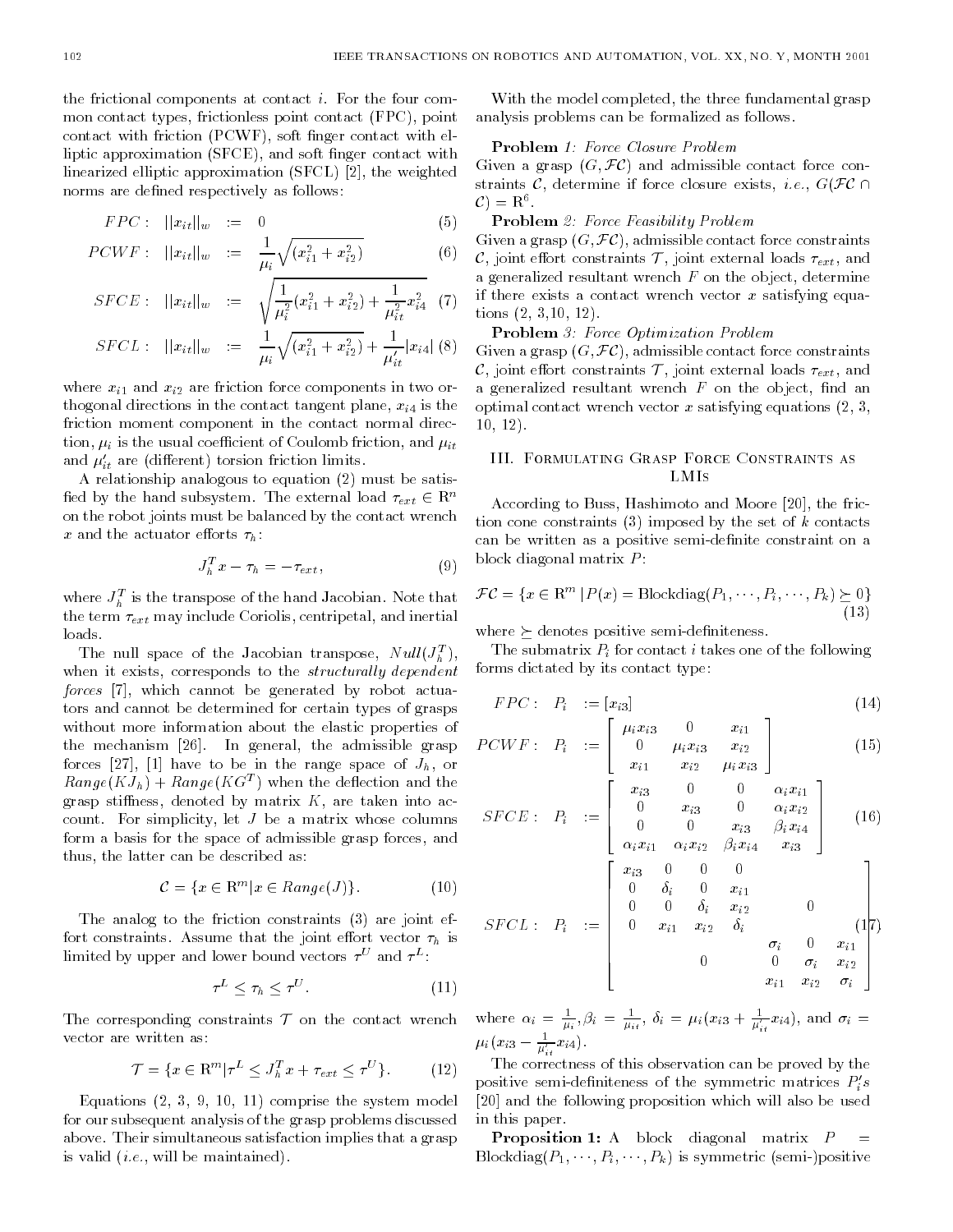definite if and only if each block  $P_i, i = 1, \ldots, k$ , is symmetric (semi-)positive definite.

Notice that for all the friction models, the  $P_i$  matrices are linear and symmetric in the unknown components of the contact wrench. This fact allows us to write the friction constraints as nonstrict Linear Matrix Inequalities (LMIs) which have the following general form:

$$
P_i = S_{i0} + \sum_{j=1}^{m_i} x_{ij} S_{ij} = S_{i0} + x_{i1} S_{i1} + \dots + x_{im_i} S_{im_i} \ge 0 \qquad \text{if}
$$
\n
$$
(18)
$$

where the real symmetric matrices  $S_{ij}$ ,  $j = 0, \cdots m_i$  serve straint: as the coefficients of the LMI, with  $S_{i0}$  being zero for the friction cone LMIs.

Denoting by  $E_{bc}^{\tau} \equiv (E_{cb}^{\tau})^{\tau}$ , the symmetric matrix of dimension a with element  $(b, c)$  equal to 1 and all other elements zero, the coefficient matrices  $S_{ij}$  of the matrix  $P_i$ can be written conveniently. For example, if contact  $i$  is of type SFCE, then the  $S_{ij}$  matrices are given as follows:

$$
S_{i1} = \alpha_i (E_{14}^4 + E_{41}^4)
$$
  
\n
$$
S_{i2} = \alpha_i (E_{24}^4 + E_{42}^4)
$$
  
\n
$$
S_{i3} = E_{11}^4 + E_{22}^4 + E_{33}^4 + E_{44}^4
$$
  
\n
$$
S_{i4} = \beta_i (E_{34}^4 + E_{43}^4).
$$
\n(19)

The coefficient matrices for other friction models have similarly simple forms.

Since P is block diagonal with the  $F_i$ s on the main diagonal, it can be written as an LMI:

$$
P(x) = \sum_{l=1}^{m} x_l S_l \ge 0
$$
 (20)

where the double-indexed  $x_{ij}$  is simplified to  $x_i$ ,  $l(i, j) =$  $\sum_{b=1}^{i-1} m_b + j$  and  $S_l = \text{Blockdiag}(0, \cdots, 0, S_{ij}, 0, \cdots, 0), l =$  $1, \dots, m$ , with the  $S_l$ s being symmetric. Replacing  $\geq m$ equation (20) by  $\succ$  would yield a *strict LMI* and would restrict the contact forces to lie in the interiors of their respective friction cones, denoted by  $int(\mathcal{FC})$ .

One key property of LMIs is that both nonstrict LMIs and strict LMIs are convex constraints on x as indicated in the following proposition.

**Proposition 2:** Given  $Q(x) = S_0 + \sum_{l=1}^{m} x_l S_l$ , where  $S_l = S_l^+, l = 0, \dots, m.$  The sets  $A_n = \{x \in \mathbb{R}^m \mid Q(x) \geq 0\}$  $0 \nmid$  and  $A_s = \{x \in \mathbb{R}^m \mid Q(x) \succ 0\}$  are convex.

In general, LMIs can be viewed as an extension of linear inequality constraints where the componentwise inequalities between vectors are replaced by matrix inequalities. It is shown in [24] that LMIs can represent a wide class of convex constrains on  $x$  such as linear inequalities, (convex) quadratic inequalities or matrix norm inequalities. Consider, for instance, a second-order cone constraint [18] (which is also called a quadratic, ice-cream, or Lorenz cone constraint):

$$
||Ax + b|| \le c^T x + d \tag{21}
$$

where the constraint variable is the vector  $x \in \mathbb{R}^m$ , the  $\Box$ problem parameters are  $A \in \mathbb{R}^{n \times m}$ ,  $b \in \mathbb{R}^{m}$ ,  $c \in \mathbb{R}^{m}$ , and sa  $d \in \mathbb{R}$ . The vector norm appearing in the constraint is the

standard Euclidean norm, *i.e.*,  $||u|| = (u^I u)^{\frac{1}{2}}$ . It is shown [18] that a second-order cone constraint can be cast into a linear matrix inequality:

$$
||Ax + b|| \le c^T x + d \Longleftrightarrow \begin{bmatrix} (c^T x + d)I & Ax + b \\ (Ax + b)^T & c^T x + d \end{bmatrix} \succeq 0
$$
\n(22)

where  $I$  is the identity matrix with dimension  $n$ . Note that the friction cone constraints (6, 7, 8) can all be transformed into second order cone constraints whose BHM observation (15, 16, 17) can be derived from transformation (22).

 $\sqrt{18}$ Next take as another example a linear inequality con-

$$
Ax + b \ge 0 \tag{23}
$$

where  $A = |a_1 \cdots a_m| \in \mathbb{R}^{m \times m}$  and  $\theta \in \mathbb{R}^{m}$ . Since a vector  $y \geq 0$  (componentwise) if and only if the matrix  $diag(y)$  (the diagonal matrix with the components of y on its diagonal) is positive semi-definite, the linear inequality constraint(23) can be cast into a nonstrict LMI with  $Q(x) = \text{diag}(Ax + b), i.e.,$ 

$$
S_0 = diag(b), S_i = diag(a_i), i = 1, \dots, m.
$$
 (24)

As a direct application of this example, partition the joint effort constraints  $T$  defined in (12) into two linear inequality constraints:

$$
J_h^T x + \tau_{ext} - \tau^L \ge 0, \quad -J_h^T x - \tau_{ext} + \tau^U \ge 0 \tag{25}
$$

and formulate the corresponding LMIs:

$$
T^{L}(x) = \text{diag}(J_{h}^{T} x + \tau_{ext} - \tau^{L}) = T_{0}^{L} + \sum_{l=1}^{m} T_{l}^{L} x_{l} \ge 0
$$
  

$$
T^{U}(x) = \text{diag}(-J_{h}^{T} x - \tau_{ext} + \tau^{U}) = T_{0}^{U} + \sum_{l=1}^{m} T_{l}^{U} x_{l} \ge 0
$$

Therefore, the joint effort constraints $(12)$  can also be cast into one LMI constraint:

$$
T(x) = \text{Blockdiag}(T^{L}(x), T^{U}(x)) = T_0 + \sum_{l=1}^{m} T_l x_l \succeq 0
$$
\n
$$
(26)
$$

where  $I_l = \text{Blockdiag}(I_l^-, I_l^-), l = 0, \ldots, m.$ 

Utilizing proposition 1, we obtain the following LMI which incorporates both friction cone and joint effort limit constraints:

$$
D(x) = \text{Blockdiag}(P(x), T(x)) = D_0 + \sum_{l=1}^{m} D_l x_l \ge 0
$$
\n(27)

where  $D_l = \text{Blockdiag}(S_l, T_l), l = 0, \ldots, m.$ 

In closing this section, we first note that our model for grasp analysis using LMIs is dened by equations (20) and (26). Second, we stress that the representational breadth of LMI's is greater than what was required by our formulation. So the LMI approach is not restricted to the friction models used in this paper. As long as the friction cone models and other system constraints can be cast into LMIs, the grasp analysis problems can be formulated in the same vein as those discussed in the next section, and thus, can be readily solved by the efficient LMI algorithms.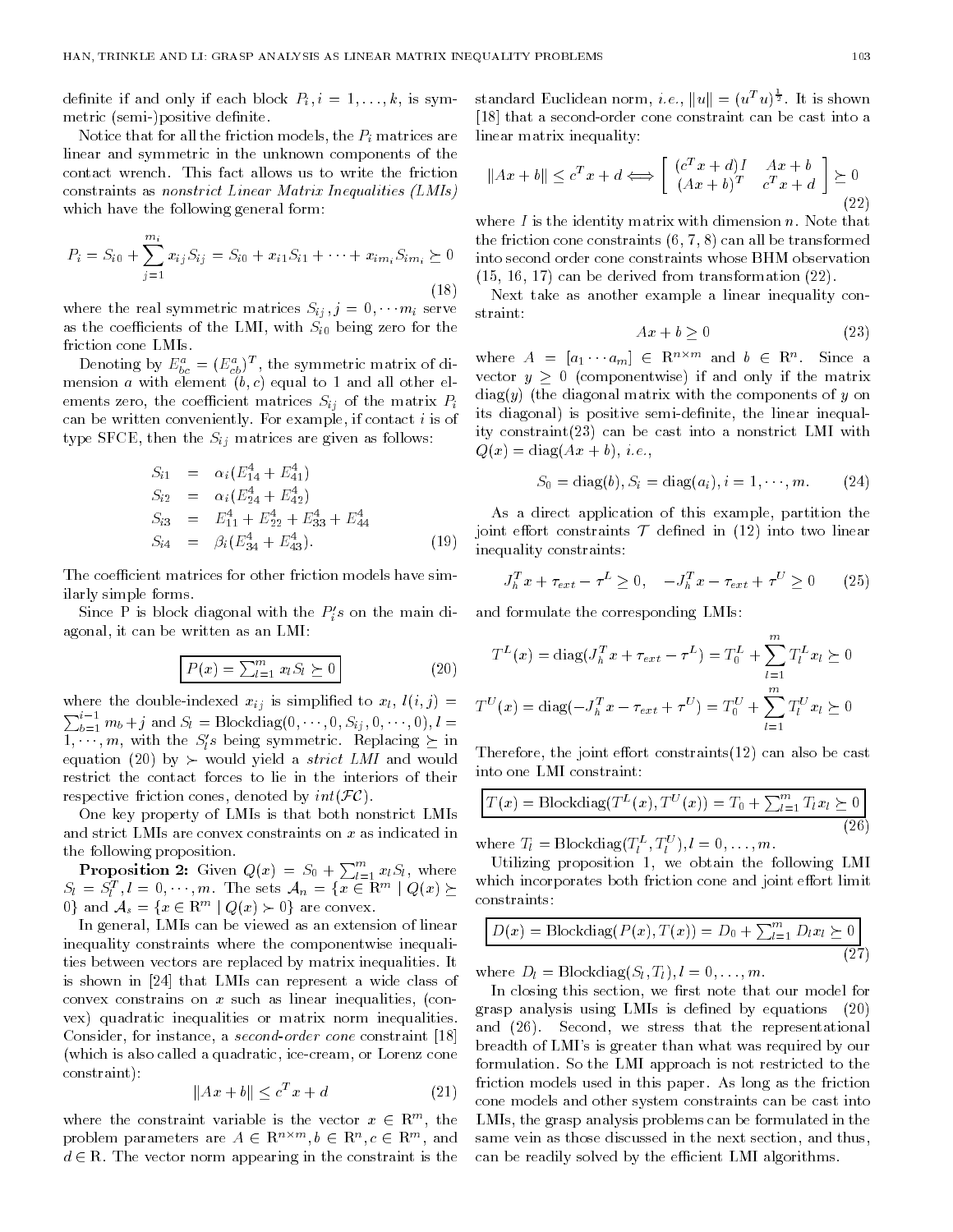# IV. Grasp Force Analysis Problems

Based on the LMI formulation of grasp force constraints, we now restate the grasp analysis problems as follows:

# Problem 1: Force Closure Problem

Given a grasp  $(G, \mathcal{FC})$  and admissible contact force constraints C, determine if for every  $F \in \mathbb{R}^+$ ,  $\exists x \in \mathbb{C}$ , such  $\Box$ that  $P(x) \succeq 0$  and  $Gx = F$ .

# Problem 2: Force Feasibility Problem

Given a grasp  $(G, \mathcal{FC})$ , admissible contact force constraints  $\mathcal{C}_1$  joint effort constraints  $\mathcal{T}_1$ , joint external loads  $\tau_{ext}$ , and an object wrench  $F \in \mathbb{R}$ , determine if  $\exists x \in \mathcal{C}$ , such that  $D(x) \succeq 0$  and  $Gx = F$ .

# Problem 3: Force Optimization Problem

Given a grasp  $(G, \mathcal{F}\mathcal{C})$ , admissible contact force constraints  $\mathcal{C}$ , joint effort constraints  $\mathcal{T}$ , joint external loads  $\tau_{ext}$ , and an object wrench  $F$   $\in$  R  $^*$ , find an  $\,$  optimal grasp force  $\,$  $x \in \mathcal{C}$  satisfying  $D(x) \succeq 0$  and  $Gx = F$ .

In this section, we will analyze these problems and transform them into standard convex optimization problems involving LMIs, which can be efficiently solved in *polynomial* time using recently developed interior-point methods [25], [24].

# A. Force Closure Problem

It was shown that a grasp has force closure if and only if the grasp map  $G$  has full row rank and there exists an admissible strictly-internal grasp force[7]. In other words, the following two conditions are simultaneously satisfied: 1. rank $(G) = 6$ ; and

2.  $\exists x_{int} \in \mathcal{C}$ , s.t.  $P(x_{int}) \succ 0$  and  $Gx_{int} = 0$ .

While verification of the first condition is straightforward, the second condition is difficult due to the nonlinear friction constraints. To resolve this problem, note that  $x_{int}$ needs to lie in the intersection of the null space of G and the range space of  $J$ . If such an intersection is empty, then the answer to the force closure problem is negative. Otherwise, concatenate a set of the basis vectors of the admissible subspace of the null space as column vectors to form a matrix  $V_{\rm c} \in \mathbb{R}^{m \times m}$ , where  $m$  is the dimension of the admissible subspace. Then an admissible internal force can be written as

$$
x_{int} = Vz \tag{28}
$$

where  $z \in \mathbb{R}^m$  is the free variable.

Substituting equation (28) into the LMI  $P(x_{int}) \succ 0$ , we obtain an equivalent LMI in terms of  $z$  for admissible strictly-internal forces:

$$
\tilde{P}(z) := P(\tilde{V}z) = \sum_{l=1}^{\tilde{m}} z_l \tilde{S}_l \succ 0.
$$
\n(29)

 $P(z)$  is indeed an LMI since LMI structure is preserved under affine transformations as indicated in the following proposition.

**Proposition 3:** Given  $Q(x) = S_0 + \sum_{l=1}^{m} x_l S_l$ , where  $S_l = S_l^{\dagger}, l = 0, \cdots, m.$  Let  $x = Az + b$ , where  $A \in \text{str}$  $R^{m+n+1}$ ,  $b \in R^m$ , and  $z \in R^m$  is the new variable. Then  $\tau_i$ 

 $Q(z) = Q(Az + b)$  has the LIMI structure, i.e.,  $Q(z) =$  $S_0 + \sum_{l=1}^n z_l S_l$ , and  $S_l = S_l^T$ ,  $l = 0, \dots, n$ .

In summary, the force closure problem is solved by first checking the rank of  $G$  and, if it is onto, then determining if there exists a  $z \in \mathbb{R}^m$  such that (29) holds. The latter problem is a standard LMI feasibility problem [24].

Remark 1: If the conventional quadratic representation of the friction cones (5) (6) (7) (8) is used instead of their LMI formulations (14) (15) (16) (17), the internal force existence problem can be cast into a second-order cone feasibility problem utilizing same process described in this subsection.

# B. Force Feasibility Problem

The grasp force feasibility problem is very similar to the internal force existence problem and can be solved using a similar approach: First, determine if there exists a solution  $x_0 \in \mathbb{R}^m$  for the linear equation

$$
Gx_0 = F \tag{30}
$$

Here,  $x_0 \in \mathbb{R}^m$  need not satisfy the grasp force constraints. Thus, a simple choice is the least-square solution:

$$
x_0 = G^\# F \tag{31}
$$

where  $G^{\mu}$  is the generalized inverse of  $G$ . The solution  $x_0$ is exact if  $F \in \text{Range}(G)$ . Otherwise, the answer to the grasp force feasibility problem is negative. For the case that  $F \in \text{Range}(G)$ , the general admissible force satisfying equation $(30)$ , if exists, has the form

$$
x = \tilde{x}_0 + \tilde{V}z = G^{\#}F + \bar{x}_0 + \tilde{V}z \in \mathcal{C}
$$
 (32)

where  $x_0 \in N$  unit  $\{G\}$  helps to bring  $x_0 = G^* T + x_0$  to be an admissible force satisfying equation (30), since  $x_0$  alone might not lie in  $C$ . The columns of  $V \in \mathbb{R}^{m \times m}$  form a basis of the admissible subspace of the null space of  $G$ .

Thus, the answer to the grasp force feasibility problem is affirmative if and only if  $F \in \text{Range}(G)$ , there exist  $\bar{x} \in \mathbb{R}^m$ satisfying equation (32) and  $z \in \mathbb{R}^m$  holding the LMI:

$$
\tilde{D}(z) := D(\tilde{x}_0 + \tilde{V}z) = \tilde{D}_0 + \sum_{l=1}^{\tilde{m}} z_l \tilde{D}_l \succeq 0 \qquad (33)
$$

Again, the last problem is an LMI feasibility problem and can also be cast as a second-order cone feasibility problem as noted in remark 1.

One important property on the force feasibility problem that can be derived from the convexity of the problem is:

**Proposition 4:** If every object wrench in a set  $\mathcal{F} =$  ${F_1, \dots, F_j}$  is feasible, then every object wrench in the convex hull of the set  $\mathcal F$  is feasible.

A similar result for frictionless contacts was proved in paper[28].

# C. Force Optimization Problem

Given a grasp  $(G, \mathcal{FC})$ , admissible contact force constraints  $C$ , joint effort constraints  $T$ , joint external loads  $\tau_{ext}$ , and an object wrench F, the grasp force optimization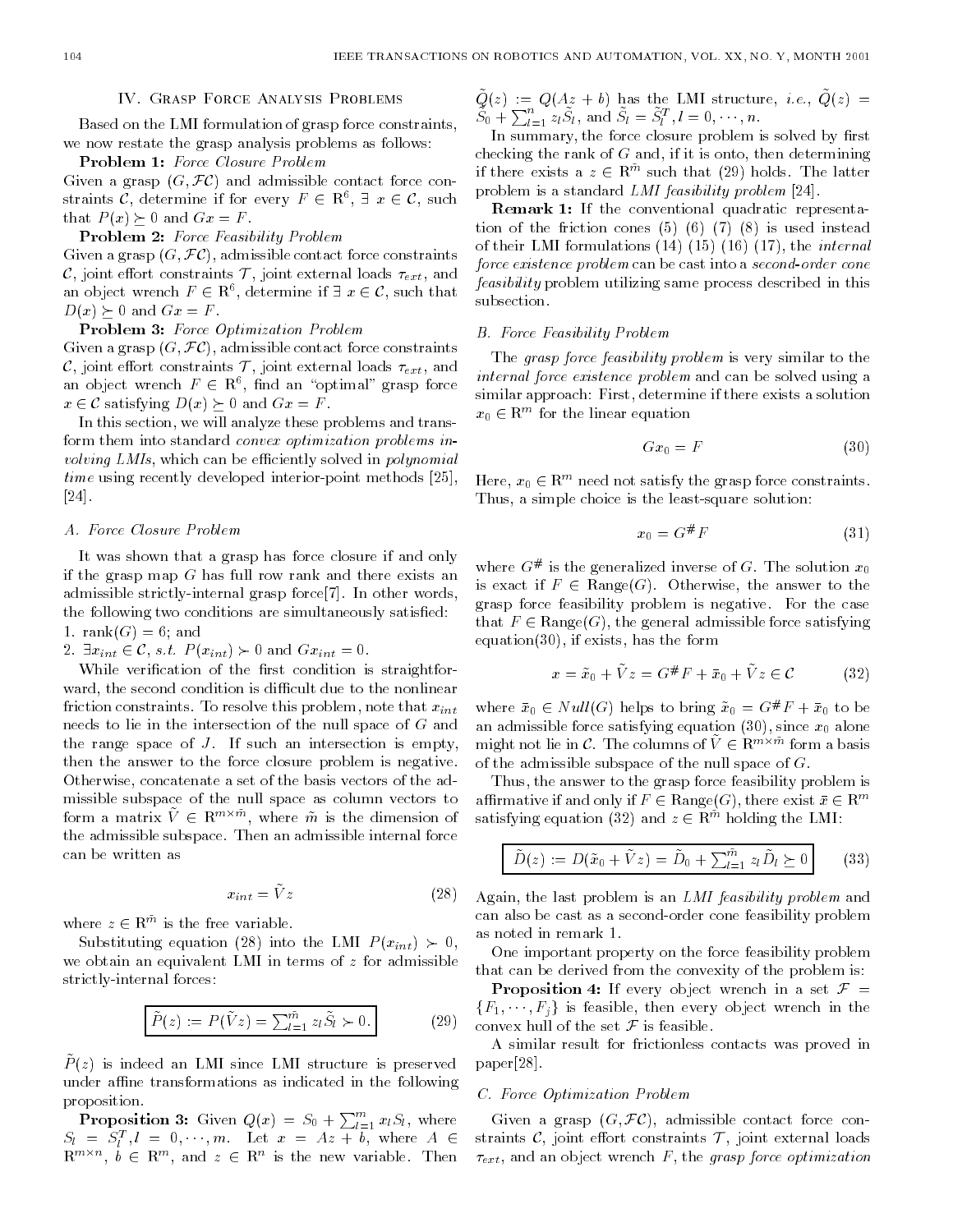*problem* amounts to finding an optimal grasp force  $x$  in the feasible set

$$
\mathcal{A}_x = \{ x \in \mathcal{C} | D(x) \succeq 0, Gx = F \}. \tag{34}
$$

Here, we only consider the nontrivial case when the feasible set  $A_x$  is nonempty. This is true if and only if the answer to the corresponding *force feasibility problem* is affirmative. In this case, there exists a non-empty feasible set for  $z$ :

$$
\mathcal{A}_z = \{ z \in \mathcal{R}^{\tilde{m}} | \tilde{D}(z) \succeq 0 \} \tag{35}
$$

where  $D(x)$  is defined in (59).

Noting that both  $A_x$  and  $A_z$  are convex, we would like to define a convex objective function  $\Psi(x)$  to take advantage of the properties of convex optimization <sup>4</sup> and formulate the force optimization problem as

$$
\operatorname{argmin}_{x \in \mathcal{A}_x} \Psi(x). \tag{36}
$$

Substituting equation (32) into the objective function  $\Psi(x)$ yields

$$
\tilde{\Psi}(z) \ := \Psi(\tilde{x}_0 + \tilde{V} z)
$$

Then the problem 36 can be transformed into a problem of

$$
\operatorname{argmin}_{z \in \mathcal{A}_z} \Psi(z). \tag{37}
$$

The latter problem is also a convex optimization problem since the convexity of a function is *preserved* under affine transformation [30].

Recall that an affine function is convex. Therefore, we can define

$$
\Psi(x) = w^T x \tag{38}
$$

where the vector  $w = [w_1^1 \cdots w_i^1 \cdots w_k^1]$   $\in$  R<sub>m</sub>. is used to weight the normal components of the grasp force  $x$ , for a frictionless contact  $w_i = [d_i]$ , for a PCWF contact  $w_i = [0 \ 0]$  $a_i$ | and for a SFC contact  $w_i = |0 \cup a_i|$  of  $\overline{a_i} \geq 0$ . In other words, this objective function minimizes the summation of the normal force components. The smaller the objective value, the lighter the overall squeezing force on the object. With the linear objective function (38), the grasp force optimization problem can be cast with respect to z as follows.

Optimization Problem 1: Minimizing the summation of normal force components (SDP)

$$
\text{minimize} \qquad \tilde{\Psi}(z) = \tilde{w}^T z + \tilde{\Psi}_0 \tag{39}
$$

 $\mathcal{L}$  by  $\mathcal{L}$  and  $\mathcal{L}$   $\mathcal{L}$  and  $\mathcal{L}$  (z)  $\mathcal{L}$  . Or all  $\mathcal{L}$ 

where  $w^-=w^ \vee$ ,  $\Psi_0 = w^- x_0$  is a constant and can be [ omitted from the objective function. Optimization problem 1 is in the standard form of  $semi-definite$  programming  $(SDP)$  [31], [13]. If we use the conventional nonlinear expression of the friction cones  $(5)(6)(7)(8)$  instead of their LMI formulations (14) (15) (16) (17), then the grasp force optimization problem as defined below becomes a secondorder cone programming (SOCP) problem [18], [13].

Optimization Problem 2: Minimizing the summation of normal force components (SOCP)

$$
\begin{array}{ll}\text{minimize} & \Psi(x) = w^T x\\ \text{subject to} & \text{equations}(2, 3, 10, 12)\end{array} \tag{40}
$$

Both semidefinite programming and second-order cone programming problems can be solved efficiently  $[25]$ ,  $[31]$ , [18]. However, one potential problem with these formulations is that the linear objective function (38), while minimizing the total normal pressure on the object, may push the contact forces toward their friction cone boundaries. Grasping with such contact forces is not robust to the uncertainty of friction coefficients and may cause the slippage between the object and the fingers. One strategy to overcome this drawback is to add a term that will con fine contact forces to the interior of their friction cones. In particular, let  $\Psi(x)$  be defined as

$$
\Psi(x) = w^T x + \log det P^{-1}(x) \tag{41}
$$

where the vector  $w$  is the same as in function (38) and is used to weight the normal components of the contact forces x. The second term, log  $a e \iota P^{-1}(x)$ , tends to infinity as any contact force approaches the boundary of its friction cone and thus yields optimal grasp forces interior to their friction cones. It can be proven that the function  $\log a e t$   $F = \{x\}$  is convex and self-concordant [25], two properties essential for the design of polynomial time algorithms and making it a self-concordant barrier for the set of the symmetric positive definite matrices.

**Proposition 5:** The function log  $det P$  =  $\qquad =$  $P^T \succ 0$ , is convex and self-concordant on the set of symmetric positive definite matrices.

Proof. See appendix A.

**Proposition 6:** The function  $\Psi(x) = w^2 x + \log a e t$   $P^{-1}(x)$ is strictly convex on the set  $\mathcal{A}_x$ .

Proof. See appendix A.

This objective function (41) is very similar to the selfconcordant one proposed in [23]. The weight vector  $w$  balances the minimal normal (squeezing) forces (linear term) and friction cone boundary (slippage avoidance) conditions (logarithmic term). Larger  $w$  will generally lead to smaller squeezing forces while smaller  $w$  will push the contact forces away from their friction cone boundaries. The grasp force optimization problem under the self-concordant objective function as given below is in the form of a *determinant* maximization (maxdet) problem with LMI constraints[32].

Optimization Problem 3: Force Optimization as a MaxDet Problem (maxdet1)

minimize 
$$
\tilde{\Psi}(z) = \tilde{w}^T z + \log det \tilde{P}^{-1}(z)
$$
 (42)  
subject to  $\tilde{P}(z) \succ 0$   
 $\tilde{T}(z) \succeq 0$ 

While the above maxdet problem can generate grasp forces robust to friction cone constraints, it doesn't prohibit grasp forces from moving to upper or lower joint effort limits, especially for small weights. Small weights put more emphasis on the friction cone barrier term log  $\det P = (x)$ ,

<sup>4</sup>A convex function reaches its global minimum at its local minimum points. [29]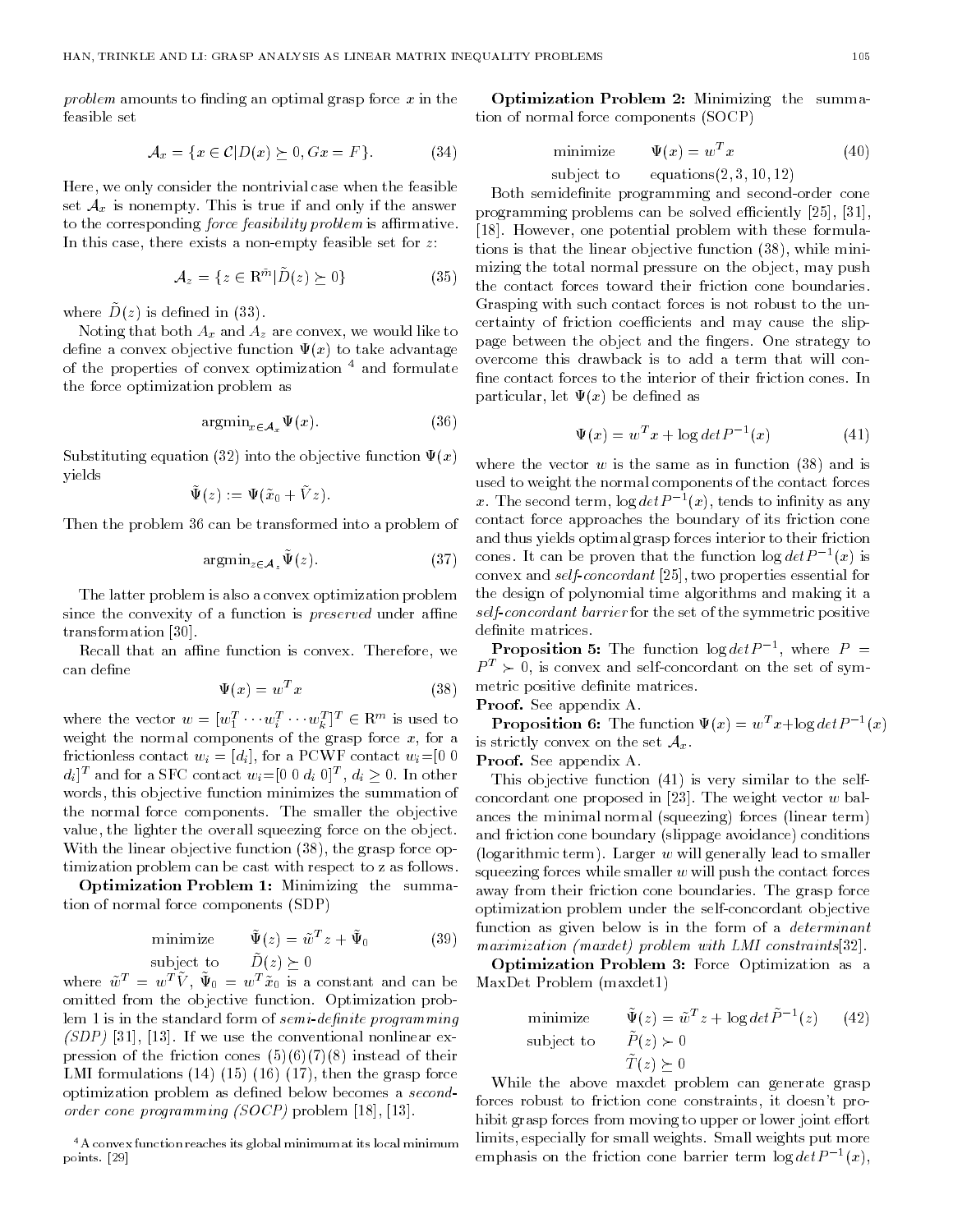which may result in forces that are far away from friction cone boundaries but close to the joint effort limits. One way to generate optimal forces that are robust to both friction cone and joint effort constraints is to use the matrix  $D(x)$  in the logarithmic term of the maxdet objective function. In other words, formulate the force optimization problem as follows.

Optimization Problem 4: Force Optimization as a MaxDet Problem (maxdet2)

minimize 
$$
\tilde{\Psi}(z) = \tilde{w}^T z + \log det \tilde{D}^{-1}(z)
$$
 (43)  
subject to  $\tilde{D}(z) > 0$ 

The objective function (43) restricts optimal force solution to the interior of the constraint set. It is known [25], [33] that interior solutions to convex optimization programs vary smoothly with changes in the input data. Therefore, the convex optimization problem 4 would lead to smooth force solutions.

**Remark 2:** There are many other ways to define convex objective functions for the force optimization problem, which can be formulated as semi-definite programming, second-order cone programming or determinant maximization problems. For example, define an objective function as  $\max_i(||x_i||), i = 1, \dots, k, i.e.,$  the maximum contact wrench magnitude among all contact wrenches of a grasp. Then the minimization problem for this objective function can be formulated as follows.

minimize 
$$
t
$$
 (44)  
subject to  $||x_i|| \le t, i = 1, \dots, k$   
equations(2, 3, 10, 12)

where  $t$  is a slack variable. Since the newly-added constraint  $||x_i|| \leq t$  is also a second order cone constraint, the problem above can be cast into SOCP and SDP problems as discussed in this section.

Remark 3: This paper formulates the force optimization problems in terms of contact forces  $x$ . It should be stressed that it is easy to formulate force optimization problem with respect to joint efforts or both joint efforts and grasp forces to obtain various kinds of "optimal grasp" forces".

**Remark 4:** Current algorithms solve the semidefinite programming, second-order cone programming and determinant maximization problems with *interior-point convex* programming techniques, which need an valid initial grasp force to start the optimization procedure. Our solver of the grasp force feasibility problem, discussed in next section, will provide such an initial force, if the problem is determined to be feasible. Such an initial force can also be used for other optimization procedures, such as the gradient flow algorithm by Buss  $et \ al. [20], [23].$ 

# D. Transforming LMI Feasibility Problem to Optimization

This section shows that an LMI feasibility problem can be transformed to an optimization problem with a easily computable starting point, and thus, can be solved utilizing corresponding optimization algorithms.

First notice that

$$
Q = Q^T \succeq 0 \Longleftrightarrow \exists t \le 0, s.t. Q + tI \succeq 0 \tag{45}
$$

where  $t \in \mathbb{R}$ , I is the identity matrix with same dimension as  $Q(x)$ . This is true since (a)  $Q+tI\succeq 0$  is true if and only if  $t \geq -\lambda_{min}(Q)$ , where  $\lambda_{min}(Q)$  is the minimal eigenvalue of Q. (b) Under the constraint  $Q+tI \succeq 0$ ,  $t \leq 0$  if and only if  $\lambda_{min}(Q) \geq 0$ , *i.e.*, Q is positive semi-definite. (A matrix is positive semidefinite if and only if all of its eigenvalues are non-negative.)

Therefore, an LMI feasibility problem,  $Q(x) \geq 0$ , can be formulated as a semi-definite programming problem.

Optimization Problem 5: The SDP problem Equivalent to the LMI feasibility Problem

$$
\begin{array}{ll}\text{minimize} & t\\ \text{subject to} & Q(x) + tI \succeq 0 \end{array}
$$

The LMI is feasible if and only if the optimal value  $t^* \leq$ 0. Second order feasibility problem can be transformed to second order cone programming problem in a similar manner.

Notice that a valid initial point for optimization problem 5 is  $x = 0, t = -\lambda_{min}(Q(0))$ , where  $\lambda_{min}(Q(0))$  is the minimal eigenvalue of  $Q(0)$ . Therefore, we can use this initial point to start any interior-point semidefinite program algorithms to solve optimization problem 5.

Also notice that the SDP problem 5 can be transformed to an equivalent maxdet problem by choosing the logarithmic term  $P(x) = 1$ , *i.e.*:

$$
\begin{array}{ll}\text{minimize} & t + \log \det(1) \\ \text{subject to} & Q(x) + tI \succ 0 \end{array} \tag{46}
$$

Therefore, a maxdet algorithm can also solve the LMI feasibility problem. Indeed, SDP is a special case of maxdet.

Finally notice that the optimal objective value of optimization problem 5 is the negative of the maximum minimum eigenvalue of  $Q(x)$ . In particular, when the LMI  $Q(x) \succeq 0$  is feasible, optimization problem 5 is equivalent  $tc$ 

$$
\begin{array}{ll}\text{maximize} & \lambda_{min}(Q(x))\\ \text{subject to} & Q(x) \succ 0 \end{array} \tag{47}
$$

with the optimal values of the two problems being related by  $t^* = -max_{Q(x)\geq 0} \lambda_{min}(Q(x)).$ 

The minimal eigenvalue of a positive definite matrix can be used as a "robustness" criterion of the matrix since it denotes how far the matrix is to the boundary of the set of the positive definite matrices [20]. Therefore, the optimal solution from optimization problem 5 can be interpreted as the "most robust" solution to the LMI constraint under the  $max-min$  definition (47). Optimization problem 5, when used to solve the grasp force feasibility problem, will yield a grasp force x corresponding to forces at each contact point that are farther away from the boundaries of their friction cones and the joint effort limits.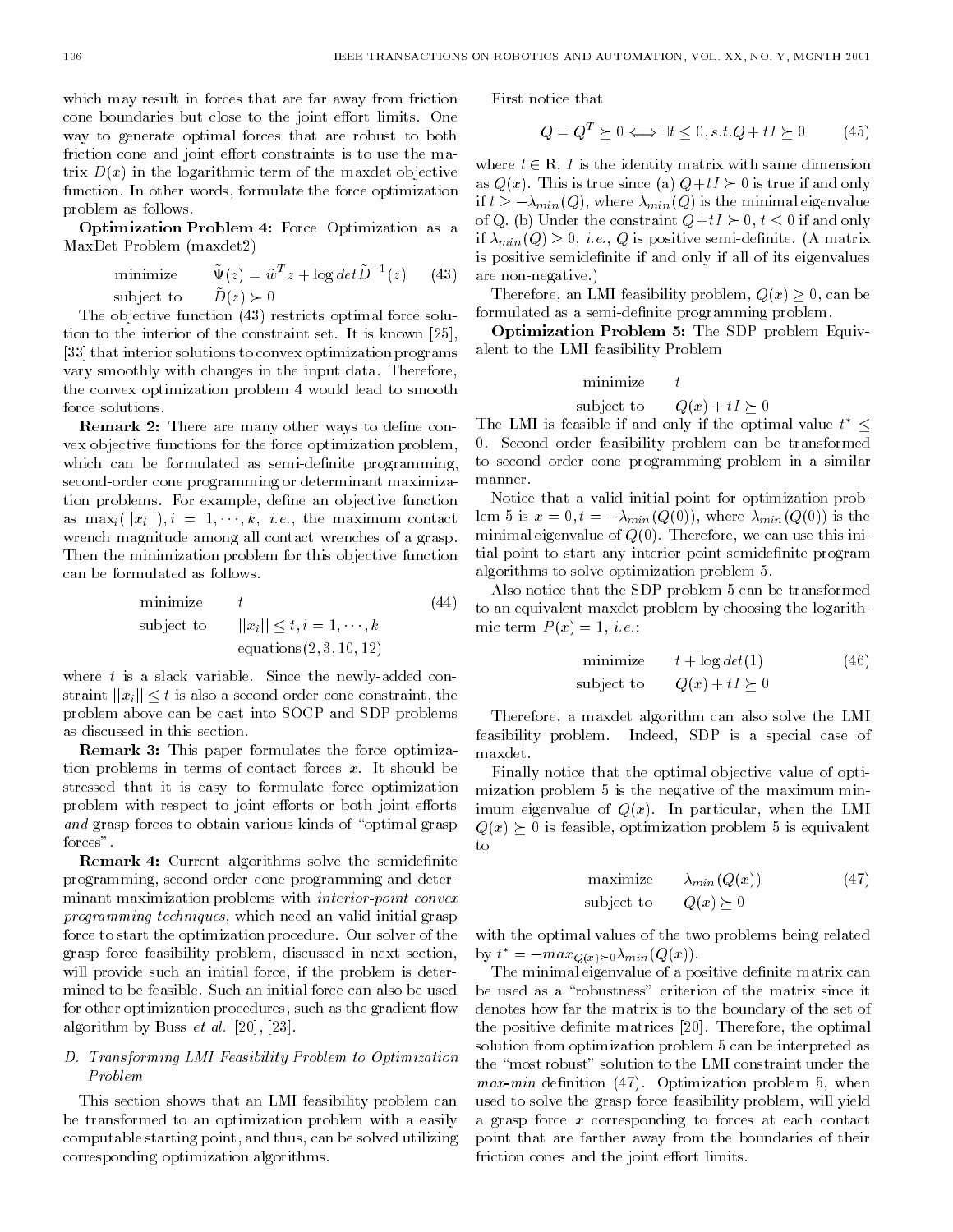It should be noted that the SDP and maxdet formulations of the grasp force optimization problems only need a valid grasp force to start the optimization procedure. So there is no need to finish the optimization problem 5. Instead, it can be terminated whenever  $t$  becomes negative and then use the corresponding  $x$  as a valid initial grasp force.

#### V. Numerical Examples

In this section, we present the numerical results obtained from applying the *maxdet* optimization package developed by Wu, Vandenberghe and Boyd [34] to grasp force feasibility and optimization problems. The results for the force closure problem are not presented here since the existence problem of an admissible internal force is essentially a force feasibility problem. The figures in the paper are chosen to highlight the convergence of contact forces and the effect of different optimization problem formulations on optimal forces. More numerical results and figures can be found in our technical report [35].

#### A. MaxDet

The ANSI C source code of *maxdet* was downloaded from http://www.stanford.edu/ $\sim$ boyd/MAXDET.html.  $We$ further developed auxiliary C code to compute various problem data (such as grasp maps), formulate LMI constraints, transform an LMI feasibility problem to a maxdet optimization problem, and record the feasibility and optimization data. An executable file was generated by linking the standard Fortran77 math libraries blas and lapack provided on our HP/Convex computer to the object files generated by gcc.

Maxdet implements a primal-dual interior-point convex optimization algorithm. Assume the optimal objective value of a concerned *maxdet* problem is  $\Psi$ . Brieny, *maxdet* computes an upper bound  $\Psi^u$  and a lower bound  $\Psi^l$  for the optimal value. The quality  $\Psi^u - \Psi^l$  is called the *duality*  $gap$  [32], [34]. The program uses three parameters, namely, maximum number of iterations allowed, absolute tolerance abstol and relative tolerance reltol, as its termination criteria. More specically, the program will stop if at least one of the following conditions is satisfied:

- The maximum number of iterations is exceeded.
- The absolute tolerance is reached:  $\Psi^u \Psi^l < abstol$ . The relative tolerance is reached. If both upper and lower

bounds are positive and  $\Psi^u - \Psi^l \le \text{reltol} * \Psi^l$ , or both bounds are negative and  $\Psi^+ - \Psi^+ \le -re\iota\iota\sigma + \Psi^-$ .

In our numerical study, the maximum number of iterations allowed was 100, the relative tolerance was 0.005; the absolute tolerance was set in the way that its corresponding relative tolerance was at most 0.005. Note that relaxing tolerance criteria could reduce the running times.

# B. Numerical Example

Consider a case in which four fingertips grasp a ball of unit radius. In our numerical study, we assumed (a) the first two contact points were frictionless. (b) The third contact was a soft finger contact with elliptic approximation (SFCE), with 0:632 tangential friction coefficient and  $0.669$  torsion friction coefficient. (c) The fourth contact was a point contact with friction (PCWF) with  $0.4$  tangential friction coefficient. (d) The contact points on the object had spherical coordinates [7]  $\{(0,0), (\frac{1}{2}, \frac{1}{2}), (0, \frac{1}{2}, 1), (0, \frac{1}{2}, \frac{1}{2})\}$ . To simplify the presentation, we will present the numerical results without including a detailed kinematic description of a robotic hand in the problem. In our study, however, we mimicked kinematic effects on the grasping capabilities by assuming partially admissible space of the contact forces. We also assumed that the minimal normal solution  $x_0$  (31) to the force equilibrium constraint (30) was admissible, and thus, the term  $\bar{x}_0$  in our admissible force formula (32) was set to zero. Furthermore, we assumed lower and upper bounds for the contact force components as a simplied way to incorporate joint effort constraints. In particular, all contact wrench components were assumed to have -10 and 10 as their lower and upper bounds. The task was to solve the grasp force feasibility and optimization problems for resultant object wrench  $(2.1, -0.2, -4.3, 0.4, -1.5, 0.6)$ .

# C. Numerical Results

The grasp map  $G \in \mathbb{R}$  of the 4-iniger grasp was rank 6 and had a 3-dimensional null space, whose basis vectors were (0.1866, 0.6042, 0.1183, -0.2781, -0.5772, 0.2051, 0.2368, 0.2781, -0.0128), (0.7033, -0.3277, -0.0642, -0.3986, 0.1661, -0.1112, -0.1284, 0.3986, -0.1400), and (0.3703, 0.3180, 0.0623, 0.1176, 0.4254, 0.1079, 0.1246, - 0.1176, 0.7225). When the last basis vector of the null space was assumed to be non-admissible, the problem was determined to be infeasible in 7.81ms. On the other hand, when the first basis vector was not admissible, the system could generate the desired object wrench. The figures in this section show the feasibility and optimization results for the latter case.

The convergence of the contact forces and objective value for the feasibility phase is shown in Fig. 1. Notice the grasp force constraints were violated at the beginning: (a) At step 0, the first contact force  $x_{13}$  reached 10.02, above its upper limit 10.0. (b) Again at step 0, the weighted tangential force at the fourth contact point,  $|x_{4t}|$ , was larger than the normal force component  $x_{43}$ , violating the friction cone constraints. (c) At steps one through four, the normal force component of the fourth contact  $x_{43}$  was greater than its upper limit 10.0. By the end of the feasibility phase, all contact wrenches satised friction cone constraints and torque limit constraints, which were also satisfied through the whole optimization procedure (Figs. 2 to 5). One point to notice here is that the feasibility condition became satisfied at step 5 (the objective value became negative), while the feasibility phase continued up to step 15. This is because maxdet implements a two-loop optimization algorithm and only the outer loop checks the objective value and may terminate the algorithm if at least one termination criteria is satised. It would be easy to let the inner loop check the objective value, which would add more compu-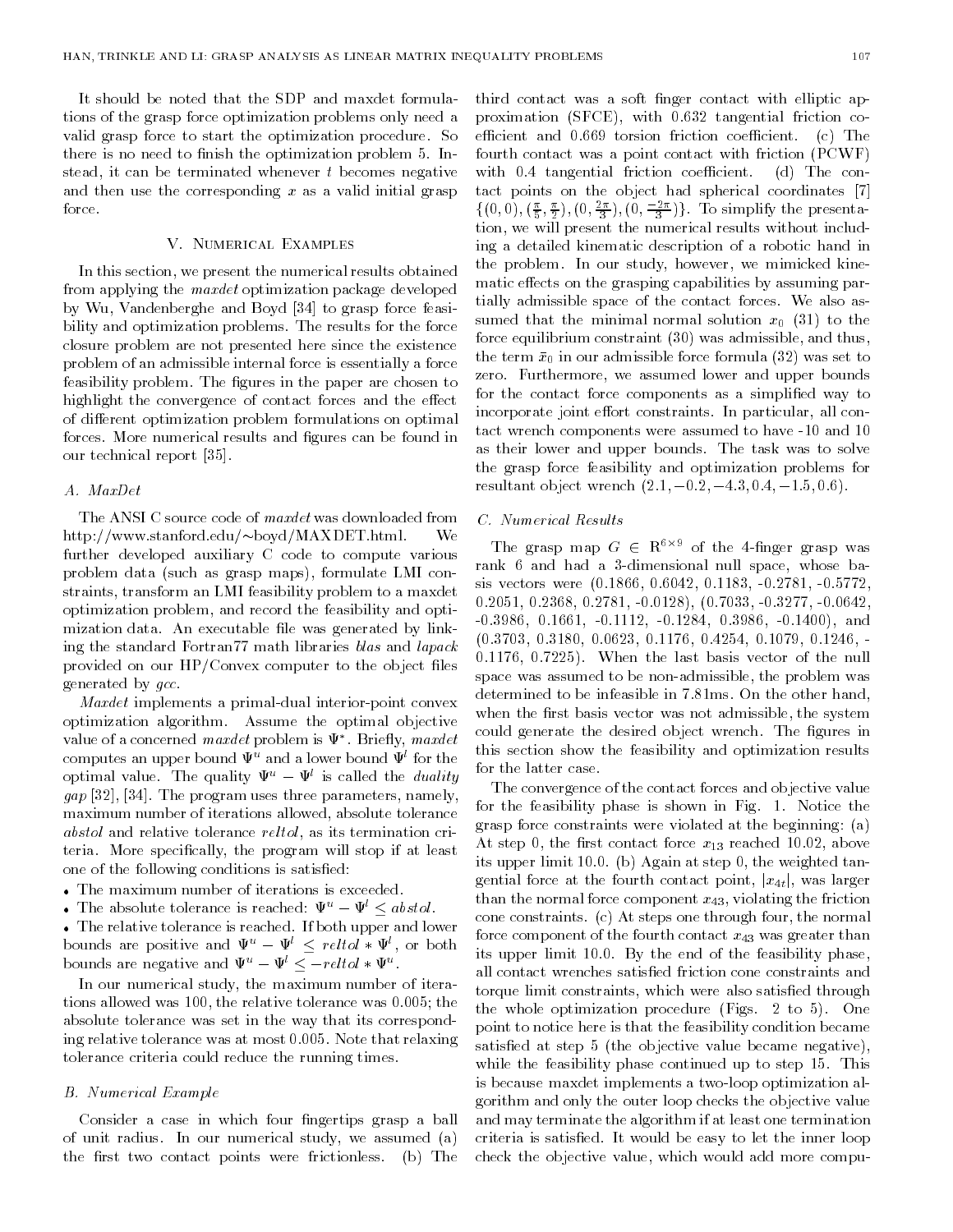

Fig. 2. Force optimization phase for problem maxdet1  $(d=10.0)$ 

tation to each step but could reduce the total time needed for the feasibility phase by reduced number of steps.

Figs. 2, 3 and 4 are the results of three different runs of force optimization problem 3 (maxdet1) with the weights  $a_i$ s being set to 10, 0.6 and 0.01, respectively. Recall that larger weights favor smaller normal forces, while smaller weights favor forces that are far away from the friction cone boundaries. The effect of different weights were clearly reflected in Figs. 2, 3 and 4. The normal forces were smallest when the weight was 10.0 (Fig. 2), and they were the closest to the friction cone boundary. (Notice that the curve of  $|x_{it}|$  almost coincides with that of  $x_{i3}$ ,  $i = 3, 4$ . On the other hand, the optimal forces for weight 0.01 (Fig. 4) were furtherest from the friction cone boundaries (the largest gap between  $x_{i3}$  and  $|x_{it}|$ ,  $i = 3, 4$ , among three different weights), but were closest to the upper limits of the (simulated) joint effort constraints. The weight 0.6 puts approximately equal importance on the linear term and the self-concordant term in the maxdet objective function. Fig. 3 shows that its corresponding optimization results were found to lie between those for larger weight 10 and smaller weight 0.01.



Fig. 3. Force optimization phase for problem maxdet1  $(d=0.6)$ 



Fig. 4. Force optimization phase for problem maxdet1  $(d=0.01)$ 

Fig. 5 shows the optimization results under problem for mulation 4 (maxdet2), *i.e.*, with the actuator limits being included in the logarithmic barrier term, and with weights  $a_i$ s being 0.01. Notice that the normal forces were not as close to their upper bounds 10.0 as those in Fig. 4. This was expected since the objective function (43) for optimization problem 4 would move to infinity as any force moves to its friction or effort boundaries and thus prohibit any force to be close to its upper or lower limits.

Figs. 1 to 5 observed jumpy behavior of contact forces at some iteration steps  $(e.g., step 5$  in Fig. 1), which happened at the start of new outer loop optimization and appeared



Fig. 5. Force optimization phase for problem maxdet2  $(d=0.01)$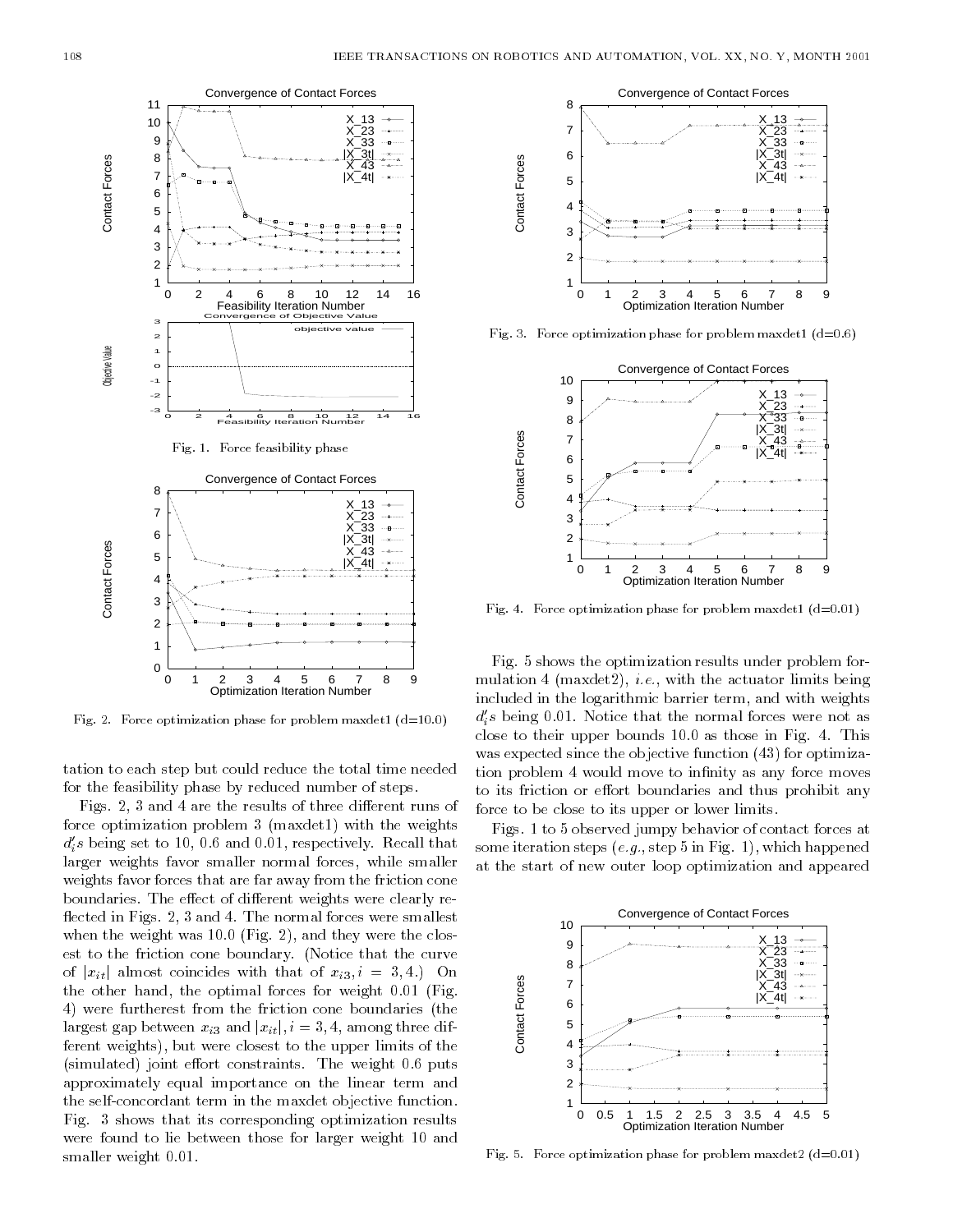to be caused by the two-loop optimization procedure. The kind of behavior, which is also typical for many other optimization algorithms, is not expected to cause much dif ficulty in manipulation experiments since not all intermediate forces computed within an optimization procedure need to be sent to the robotic systems especially when the optimal forces can be generated fast, which is the case of the maxdet algorithm. Instead, the continuity of optimal force trajectories during a manipulation task is important for a stable implementation of the task, and our next nu merical example shows the maxdet performance on this regard. For the ball-in-hand system discussed above, we simulated a manipulation task where contact points moved as the ball rotated 180 degrees relative to its z-axis. The incremental change values of the contact and object con gurations were taken to be (0.000396, 0.000840, 0.000353, 0.000447, 0.000319, 0.000886, 0.000016, 0.000584) and 1.8 degrees. Fig. 6 highlights the smoothness of the solution trajectories during this simulated manipulation. Also, we observed that the tangential friction force directions varied by 129.04 degrees for contact 3 and 305.47 degrees for contact 4. If we were to produce the solution trajectories using an LP-based grasp analysis using linearized friction cones, we would expect the friction force directions to contain jump discontinuities. In other words, a friction direction would point toward a particular facet in the linearized friction cone until the external force changed enough to cause it to jump to a neighboring facet. This behavior is inherent in linearized approaches, but is avoided by our LMI formulation.

For the results presented in Figs. 1 to 5, maxdet took at most 7.81ms to solve the feasibility problem or the optimization problem. The total computation times, including computing the problem data, preparing the LMI constraints, determining the feasibility and optimizing the objectives, ranged from 7.81ms to 15.63ms, which indicated the preprocessing times, including computing problem data and prepare the LMI constraints, were insignicant. The last example took about 0.9453 seconds for the 100 runs of maxdet.

#### VI. Conclusion

Grasp analysis is of fundamental importance in robotics, yet despite many years of research effort, efficient solutions to general formulations of some of the basic problems, such as grasp feasibility, have not previously been developed. The major stumbling block has been the *nonlinear* friction cone constraints imposed by the contact models. In this paper, based on the important observation by Buss, Hashimoto and Moore, that the nonlinear friction cone constraints are equivalent to the constraint that certain symmetric matrices be positive definite, we have cast the friction cone constraints into linear matrix inequalities (LMIs) and formulated the basic grasp analysis problems as a set of convex optimization problems involving LMIs. The resulting problems can be solved in *polynomial time* by highly efficient algorithms. Our simulation results showed the simplicity and efficiency of this approach.



Fig. 6. Force optimization curves for problem maxdet2  $(d=0.01)$ 

Convex optimization has found wide applications in various areas such as control and system theory, combinatorial optimization, statistics, computational geometry and pattern recognition. It can efficiently solve problems involving nonlinear and nondifferentible functions, which would be considered to be very difficult in a standard treatment of optimization. Due to its natural application to grasp analysis problems, it appears that convex optimization will play an increasingly active role in solving complicated mathematical and engineering problems in robotics.

[Acknowledgment] We would like to thank Prof. Mar-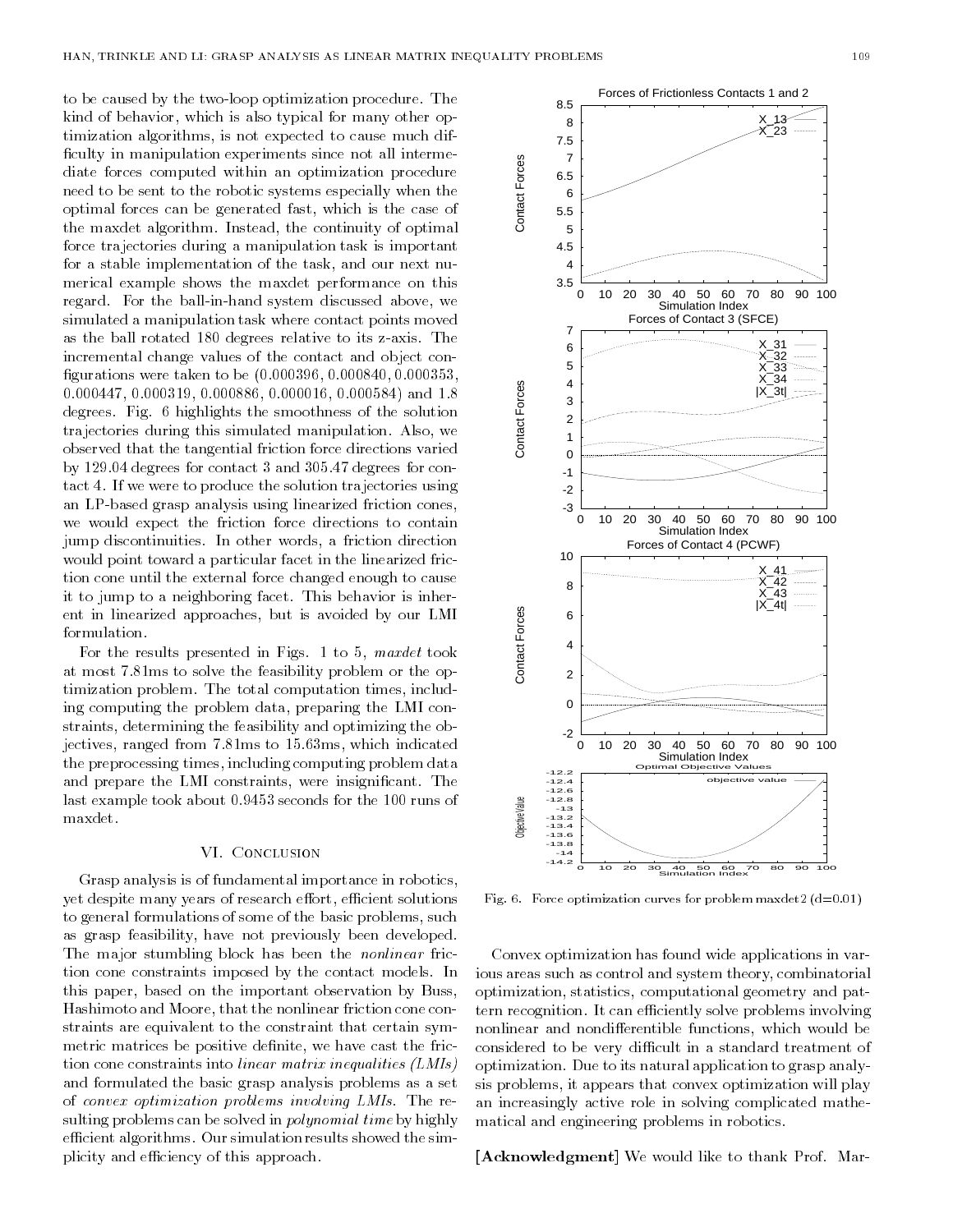tin Buss and Mr. Thomas Schlegl of Technical University of Munich for the motivating discussions and generous offer of their grasp force optimization code for regrasping [22]. We are grateful to Prof. Antonio Bicchi of University of Pisa for pointing out the importance of kinematicstructure-imposed force constraints. We also thank Prof. Stephen Boyd and Mr. César Crusius of Stanford University, and Mr. Shilong Jiang of The Hong Kong University of Science and Technology for helpful discussions, and thank anonymous reviewers for helpful comments.

#### APPENDIX A. PROOFS OF PROPOSITIONS

This appendix only proves relatively difficult propositions, namely propositions 5 and 6. Refer to [36] for proofs of all propositions.

# Definition of Self-Concordant Barrier

Assume  $G \subset R^*$  is a closed convex subset in  $R^*$ . A function  $F$  defined over  $G$  is a self-concordant barrier for  $G$  if the following two properties are satisfied:

$$
|D^{3} F(x)[h,h,h]| \leq constant_{1} \{D^{2} F(x)[h,h]\}^{\frac{3}{2}}
$$
  

$$
|DF(x)[h]| \leq constant_{2} \{D^{2} F(x)[h,h]\}^{\frac{1}{2}} \{48\}
$$

where  $DF(x)$ ,  $D^2F(x)$ ,  $D^3F(x)$  denote the first, second, and third order Frechet derivatives of the function F at a point x in the interior of G,  $ini(G)$ , and  $n \in \mathbb{R}^+$  is a tangent vector at  $x$  to  $G$ .

# Proof of Proposition 5

Denote the set of symmetric matrices and the set of symmetric positive semidefinite matrices of dimension  $n$ by  $\mathcal{O}(n)$  and  $\mathcal{O}^+(n)$ , respectively.

$$
\mathcal{S}(n) = \{ S \in \mathbb{R}^{n \times n} | S^T = S \}
$$

$$
\mathcal{S}^+(n) = \{ S \in \mathbb{R}^{n \times n} | S^T = S, S \succeq 0 \}
$$

Note that  $\mathcal{S}(n)$  and  $\mathcal{S}_{\perp}(n)$  are smooth manifolds[57] of dimension  $\frac{n(n+1)}{2}$ , and  $T_P \delta^+(n)$ , the tangent space to  $S^+(n)$  at point P, is  $S(n)$ . Define a function

$$
\Phi: int(S^+(n)) \longrightarrow R
$$
  

$$
P \longrightarrow \Phi(P) = \log det(P^{-1})
$$

We need to prove that the function  $\Phi$  is a strictly convex and sen-concordant parrier on the set  $\mathcal{S}^+(n)$ .

Proof. Denote the first, second, and third order Frechet derivatives of the function  $\Phi$  at a point P as  $D\Phi_P$ ,  $D^2\Phi_P$  [9] and  $D^{\dagger}\Psi P$ .  $\forall \zeta, \eta, \zeta \in I P \delta^+(n)$ , it can be computed that

$$
D\Phi_P(\zeta) = -Tr(P^{-1}\zeta),
$$
  
\n
$$
D^2\Phi_P(\zeta, \eta) = Tr(P^{-1}\zeta P^{-1}\eta),
$$
  
\n
$$
D^2\Phi_P(\zeta, \eta, \xi) = -2Tr(P^{-1}\zeta P^{-1}\eta P^{-1}\xi)
$$

where  $Tr$  denotes trace.

To show that  $\Phi$  is strictly convex, we only need to prove that the Hessian of  $\Phi$  is strictly positive definite, or equivalently,  $D^{\text{-}}\Psi P(\zeta,\zeta) > 0, \forall T \in \mathcal{S}^+(n), \zeta \neq 0 \in I_P\mathcal{S}^+(n)$ .

This is true since

$$
D^{2} \Phi_{P}(\zeta, \zeta) = Tr(P^{-1} \zeta P^{-1} \zeta)
$$
  
=  $Tr(P^{\frac{1}{2}} (P^{-1} \zeta P^{-1} \zeta) P^{-1} \zeta)$   
=  $Tr([P^{\frac{-1}{2}} \zeta P^{-1}]^{2})$   
 $\geq 0$ 

and the equality holds if and only if  $\zeta = 0$ .

The proof of self-concordance utilizes the similar strategy as above but involves more computation, and is omitted here. More details can be found in book [25].

# Proof of Proposition 6:

Since  $A_x$  is convex, we know  $\forall x_1, x_2 \in A_x$ , and  $\forall \lambda \in$  $(0, 1), x_{\lambda} = \lambda x_1 + (1 - \lambda)x_2$  is still in  $A_x$ . Also note that

$$
\Psi(x) = w^T x + \log det P^{-1}(x) = w^T x + \Phi(P(x))
$$
  
\n
$$
P(x_{\lambda}) = \lambda P(x_1) + (1 - \lambda) P(x_2) := \lambda P_1 + (1 - \lambda) P_2
$$

Therefore,

$$
\Psi(x_{\lambda}) = w^T x_{\lambda} + \log \det P^{-1}(x_{\lambda})
$$
\n
$$
= w^T (\lambda x_1 + (1 - \lambda) x_2) + \Phi(P(x_{\lambda}))
$$
\n
$$
= \lambda w^T x_1 + (1 - \lambda) w^T x_2 + \Phi(\lambda P_1 + (1 - \lambda) P_2)
$$
\n
$$
< \lambda w^T x_1 + (1 - \lambda) w^T x_2
$$
\n
$$
+ \lambda \Phi(P_1) + (1 - \lambda) \Phi(P_2) \quad \text{(by Proposition 5)}
$$
\n
$$
= \lambda \Psi(x_1) + (1 - \lambda) \Psi(x_2)
$$

#### **REFERENCES**

- [1] A. Bicchi, "On the closure properties of robotic grasping,"  $In$ ternational Journal of Robotics Research, vol. 14, no. 4, pp. 319-334, 1995.
- [2] R. Howe, I. Kao, and M. Cutkosky, "The sliding of robot fingers under combined torsion and shear loading," in Proc. IEEE Int. Conf. on Robotics and Automation, 1988.
- [3] J. Kerr and B. Roth, "Analysis of multifingered hands," International Journal of Robotics Research, vol. 4, no. 4, pp.  $3-17$ , 1986.
- [4] Y.H. Liu, "Qualitative test and force optimization of 3d frictional form-closure grasps using linear programming," IEEE Transactions on Robotics and Automation, vol. 15, no. 1, pp. 163{173, 1999.
- [5] M. Mason and K. Salisbury, Robot Hands and the Mechanics of Manipulation, Cambridge, MA: MIT Press, 1985.
- [6] B. Mishra, J.T. Schwartz, and M. Sharir, "On the existence and synthesis of multinger positive grips," Algorithmica, vol. 2, no. 6, pp. 541-558, 1987.
- [7] R. Murray, Z.X. Li, and S. Sastry, A Mathematical Introduction to Robotic Manipulation, Boca Raton, FL: CRC Press, 1994.
- [8] V.-D. Nguyen, "Constructing force-closure grasps," International Journal of Robotics Research, vol. 7, no. 3, pp. 3-16, 1988.
- J.S. Pang and J.C. Trinkle, "Complementarity formulations and existence of solutions of dynamic multi-rigid-body contact problems with coulomb friction," Methematical Programming, vol. 73, no. 2, pp. 199-226, 1996.
- [10] J.S. Pang, J.C. Trinkle, and G. Lo, "A complementarity approach to a quasistatic rigid body motion problem," Journal of Computational Optimization and Applications, vol. 5, no. 2, pp. 139-154, 1996.
- [11] J. Ponce, S. Sullivan, A. Sudsang, J.-D. Boissonnat, and J.-P. Merlet, "On computing four-finger equilibrium and force-closure grasps of polyhedral objects," International Journal of Robotics Research, vol. 16, no. 1, pp. 11-35, 1997.
- [12] E. Rimon and J. Burdick, "On force and form closure for multiple finger grasps," in Proc. IEEE Int. Conf. on Robotics and Automation, 1996.